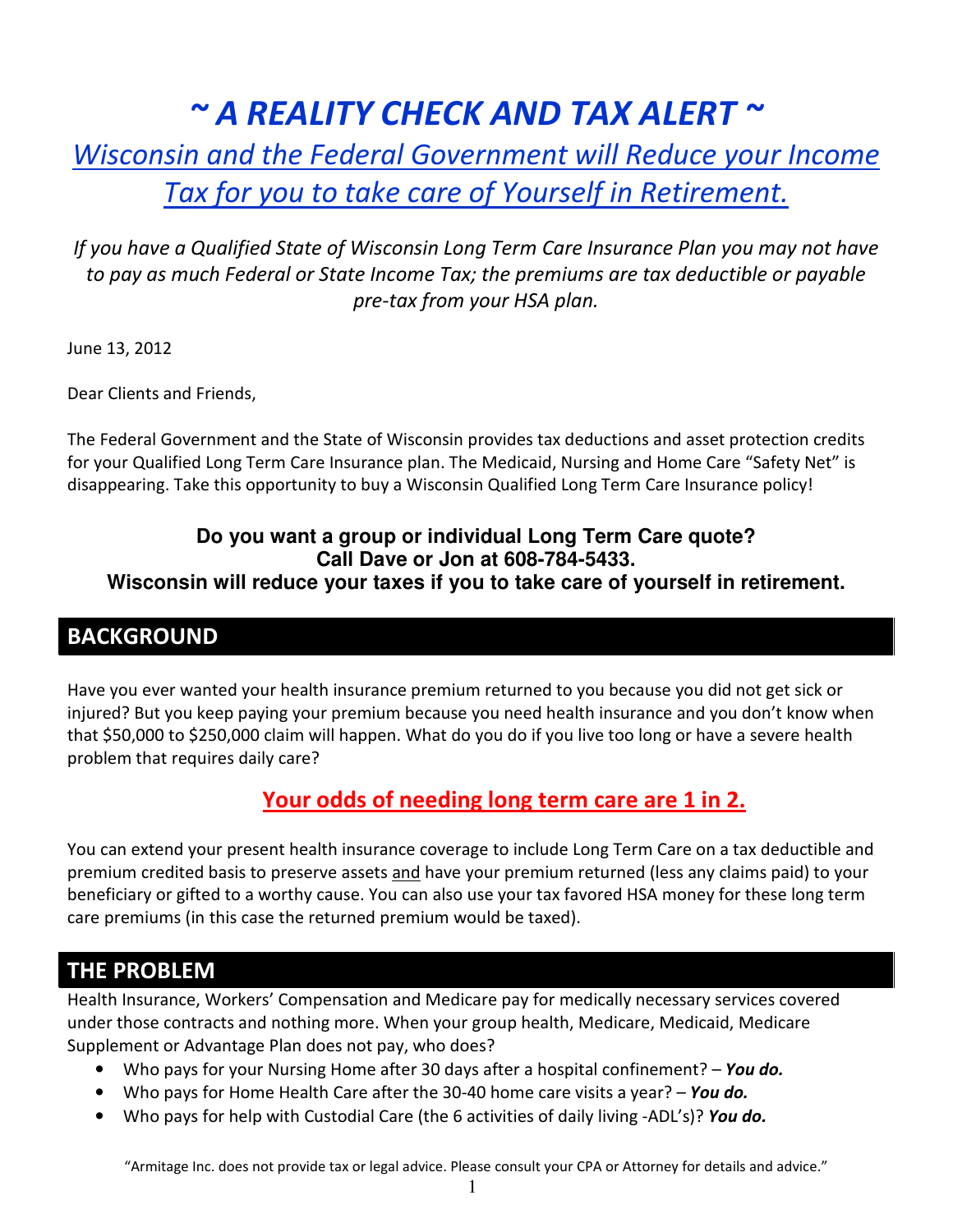- Did you know that coverage under Medicare is limited to recovery from illness/injury? After 3 days of hospitalization, Medicare will cover 20 days of nursing home recovery with no deductible and another 80 days of recovery with a \$144.50/day deductible and then Medicare provides no coverage. Medicare requires that you are recovering (getting better) for coverage. If you are sent home and not to hospice, you are on your own. Medicare does not pay for maintenance care. There is no Long Term Care coverage in Medicare.
- Your odds of:
	- $\circ$  Having a house fire is 1 in 1,200.
	- $\circ$  Having an automobile accident is 1 in 240.
	- $\circ$  Needing long term care is 1 in 2.

Who pays for your needed care plus the mortgage, rent, utilities, etc? An episode of Nursing Home, Assisted Living or Home Care can cost \$50,000 to \$80,000 per year. How will you pay it?

## YOUR OPTIONS

- You spend your assets. Call the "Aging and Disability Resource Center" for help and remember the "Five Year Look Back Rule" that can penalize you when you may need Medicaid. In most cases you can't even give assets away.
- You qualify for Medicaid because of impoverishment.
- You move in with your children.

The reality is you may have to do all three and buy long term care insurance to take care of your future extended health care needs.

## WISCONSIN QUALIFED LONG TERM CARE INSURANCE PARTNERSHIP PLAN

This is only an example of a very basic plan that begins paying nursing care after 30 days, but pays right away for home health care has a very low price. Here are the highlights.

- 1. After a 30 Day Elimination Period, it pays 100% for Nursing Home or Assisted Living.
- 2. If you are at home receiving home health care, then there is a 0 day Elimination Period before 100% benefit. No 30 day wait elimination period.
- 3. The plan includes a 30 day respite benefit and a 60 day bed reservation benefit.
- 4. The plan reimburses at 100% to \$2,000/mo. for 2 years (\$48,000) and the benefit increases on a 3% compound basis every year.
- 5. If you die after 10 years of premium payment, all your premium (less any paid claims) is returned to any beneficiary you choose.

This is a very basic supplement to your health insurance.

Visit our website for our #19 Publication (link) and the Wisconsin Guide to Long Term Care (link)

# If you don't use it, you don't lose it.

"Armitage Inc. does not provide tax or legal advice. Please consult your CPA or Attorney for details and advice."